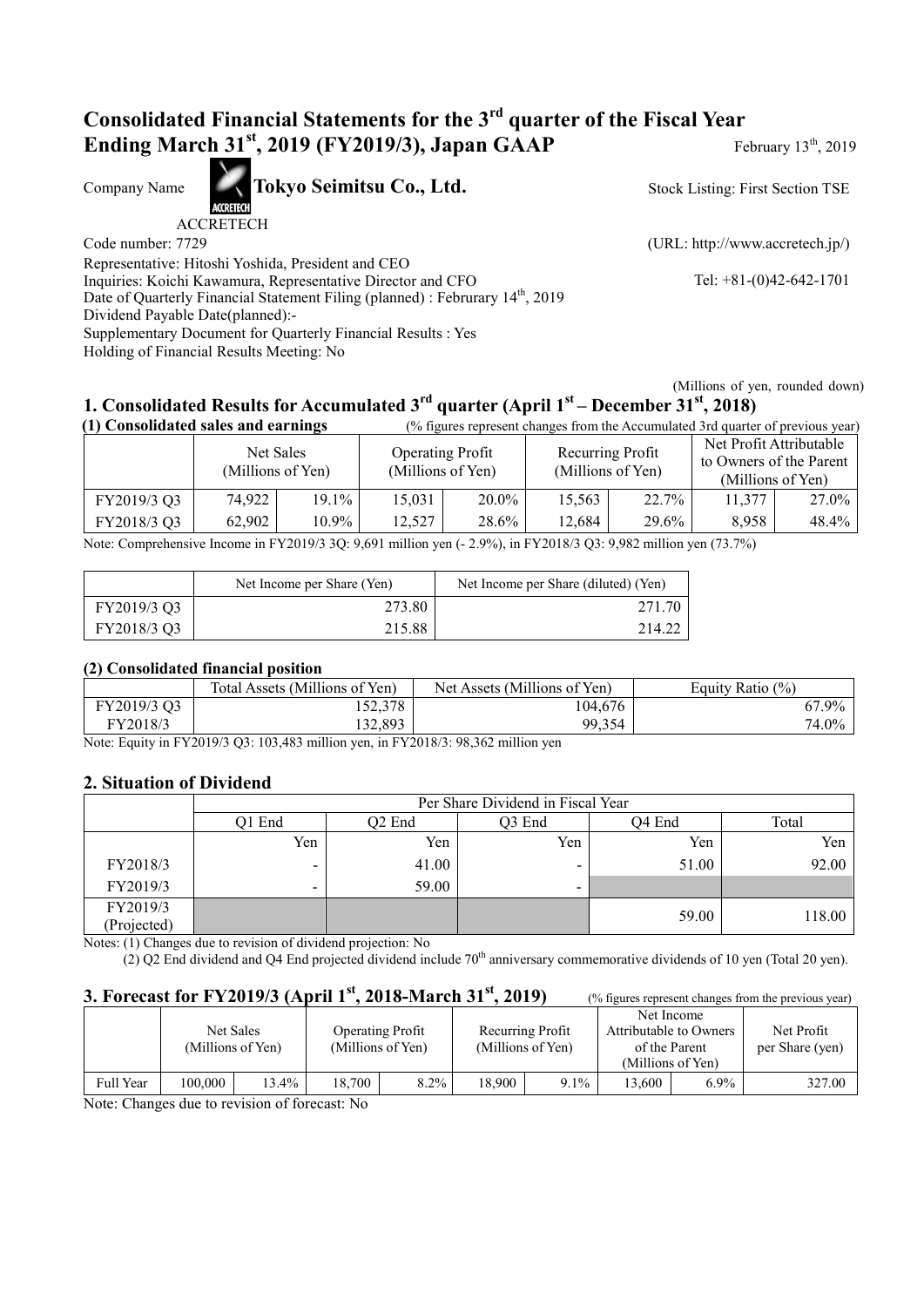#### **\* Notes**

- (1) Significant changes in subsidiaries during the term under review: No
- (2) Accounting procedures specific to the preparation of quarterly consolidated financial statements: No

#### (3) Changes in accounting principles, estimates and restatements

- 1) Changes due to revision of accounting standards, etc.: No
- 2) Changes other than 1): No
- 3) Changes in accounting estimates: No
- 4) Restatement: No

#### (4) Number of shares outstanding (common shares)

| Number of shares outstanding at the<br>end of period (including treasury<br>shares): | FY2019/3 Q3 | 41,596,481 shares | FY2018/3    | 41,575,881 shares |
|--------------------------------------------------------------------------------------|-------------|-------------------|-------------|-------------------|
| Number of treasury shares at the end<br>of period:                                   | FY2019/3 Q3 | $36,633$ shares   | FY2018/3    | $36,251$ shares   |
| Average Number of shares<br>outstanding during the period:                           | FY2019/3 Q3 | 41,552,883 shares | FY2018/3 1H | 41,495,383 shares |

#### **\* This consolidated financial statements report is not subject to audit procedures.**

#### **\* Cautionary Statements with respect to Forward-looking Statements**

All forecasts and other forward-looking statements in this document are based on information currently available to the Company and assumptions that the Company considers reasonable. Various uncertainties could cause actual results to significantly differ from these forecasts. Please refer to Page 3. "(3) Financial Estimates including Consolidated Business Forecasts" of supplementary statement.

#### **\* Cautionary Statements with respect to the translation of the document**

This document has been translated from the Japanese original for reference purposes only. In the event of any discrepancy between this translated document and the Japanese original, the original shall prevail. The Company assumes no responsibility for this translation or for direct, indirect or any other forms of damages arising from the translation.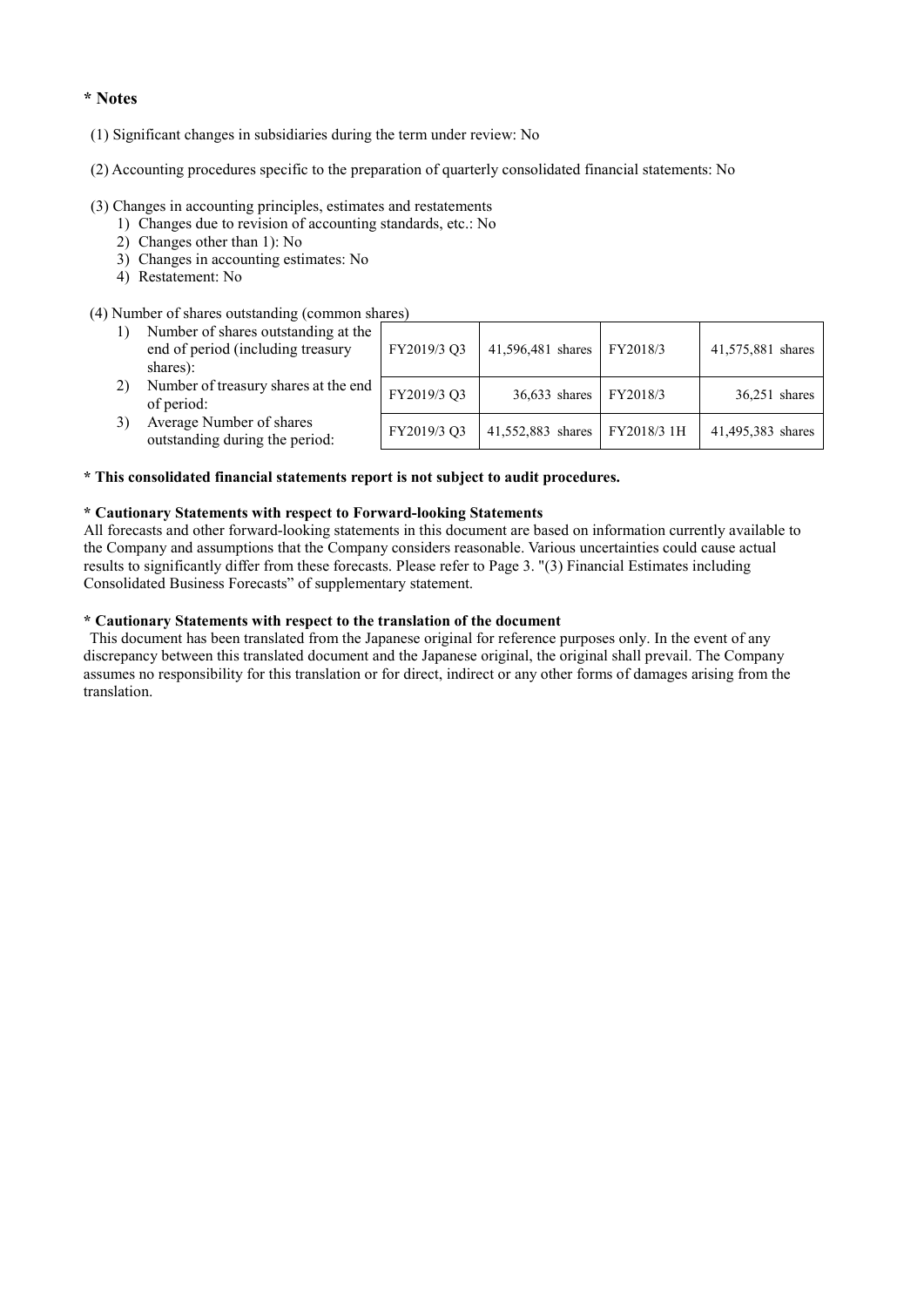## **Contents of supplementary statement**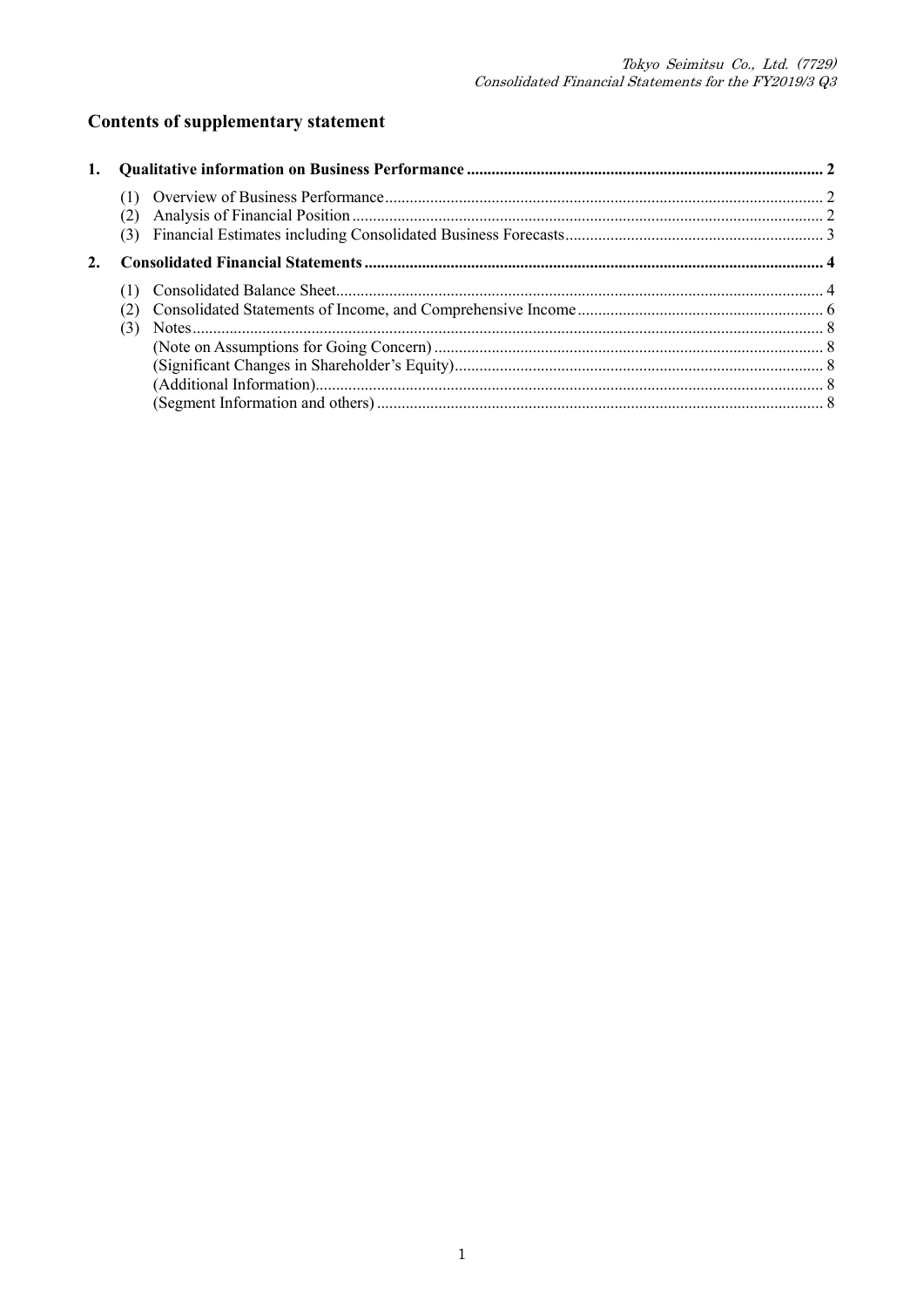## **1. Qualitative information on Business Performance**

#### **(1) Overview of Business Performance**

In the accumulated  $3^{rd}$  quarter of Fiscal Year 2019/3 ending March 2019, the Japanese and USA economies continued to expand gradually, lead by strong private consumption and corporate capital investment. On the other hand, the EU ecomonies have had slowdowns in economic expansion due to slow private consumption while China also faces an economic slowdown. Globally, there are the potential risks of economic slowdown due to the trade friction between the US and China, and complications from the withdrawal of the United Kingdom from the EU.

Under these business conditions, Consolidated Orders in the accumulated 3<sup>rd</sup> quarter of Fiscal Year 2019/3 (April 1st, - December 31st, 2018) were ¥81.181 billion (up 12.8% YoY), Sales were ¥74.922 billion (up 19.1% YoY), Operating Profit was ¥15.031 billion (up20.0% YoY), Recurring Profit was ¥15.563 billion (up 22.7% YoY) and Net Profit Attributable to Owners of the Parent was ¥11.377 billion (up 27.0% YoY).

Business results during the term in each segment were as follows.

#### **[Semiconductor Production Equipment (SPE)]**

In the SPE business segment, semiconductor manufacturers increased investment in display drives, electronic components and sensors for high functionalization of smartphones as well as advancements from IoT (Internet of Things) and AI (Artificial Intelligence) while, in the  $2<sup>nd</sup>$  half, there was a reduction in investment in memory devices, that had previously been strong in the  $1<sup>st</sup>$  half, underpinned by a lowering spot price and inventory adjustments. Under these business conditions, our orders, Sales and Operating profit in the SPE segment increased from the previous year.

Orders for our SPE segment in the same period was ¥54.820 billion (up 11.8% YoY), Sales was ¥51.120 billion (up 19.1% YoY), and Operating Profit was ¥9.898 billion (up 16.1% YoY).

#### **[Metrology Equipment]**

The automobile industry, which is the major user of our products in our Metrology Equipment segment, has continued to invest for production innovation to improve world-wide production efficiency. Accordingly, related machine tools sales also showed steady expansion domestically and in overseas markets while demand from the aircraft-related sector remained steady. Under these business conditions, Orders, Sales and Operating profit increased in the Metrology segment YoY.

As a result, Orders in our Metrology Equipment segment in the same period was ¥26.361 billion (up 15.0% YoY), Sales was ¥23.801 billion (up 19.1% YoY) and Operating Profit was ¥5.132 billion (up 28.3% YoY).

#### **(2) Analysis of Financial Position**

#### [**Assets, Liabilities and Net Assets as of December 31st, 2018**]

Total Assets amounted to ¥152.378 billion, an increase of ¥19.485 billion from the end of FY2018/3. The major factors behind this change include increases in Land of ¥7.309 billion due to land purchase, in Inventories including work in progress and raw materials of ¥6.786 billion, in Cash and cash equivalents of ¥2.565 billion, in Software of ¥1.563 billion, in Building and structures of ¥1.409 billion, and a decrease in Investment securities of ¥1.370 billion.

Total Liabilities increased by ¥14.164 billion to ¥47.702 billion. This was mainly from an increase in Long-term debt of ¥10.000 billion, in Notes and accounts payable (including electronically recorded obligations-operating) of ¥5.121 billion and a decrease in Income taxes payable of ¥1.878 billion.

Net Assets increased by ¥5.321 billion and totaled ¥104.676 billion. This was mainly from an increase in Retained earnings of ¥6.806 billion and decrease in Holding gain or loss in investment of ¥1.021 billion. As a result, the Equity Ratio became 67.9%.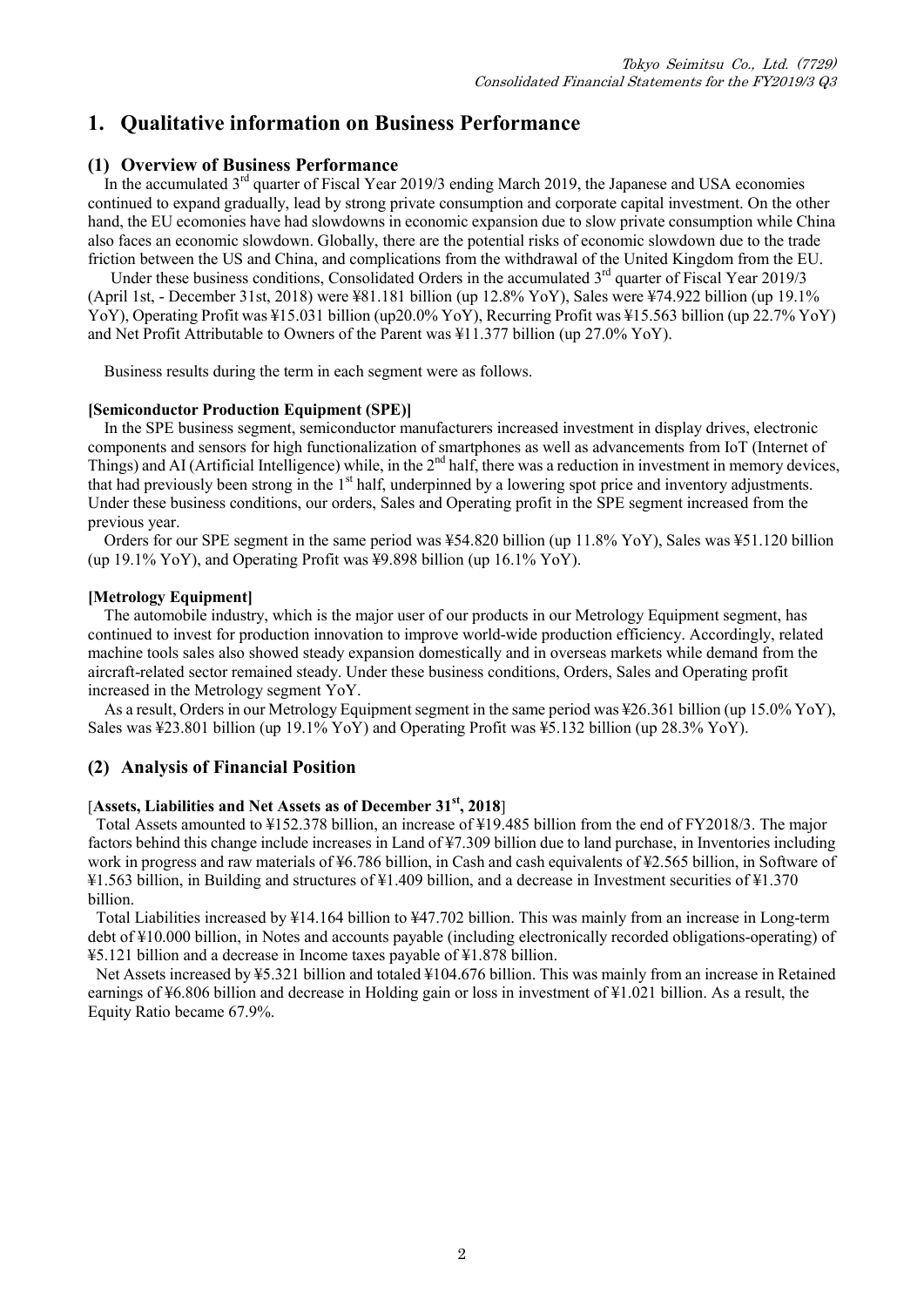#### **(3) Financial Estimates including Consolidated Business Forecasts**

There are no revisions to the Consolidated Business Forecasts for FY2019/3 full year previously announced on November  $13<sup>th</sup>$ , 2018.

Note: The forecasts contain forward-looking statements based on information available to the management at the time of this announcement that it has judged to be rational, including such factors as economic conditions in Japan and other countries or fluctuations in exchange rates, which may affect the Company's performance. These forecasts are subject to a number of risks and uncertainties, including market conditions, competition, and new product releases. Accordingly, actual results may differ materially from those projected in this earnings summary.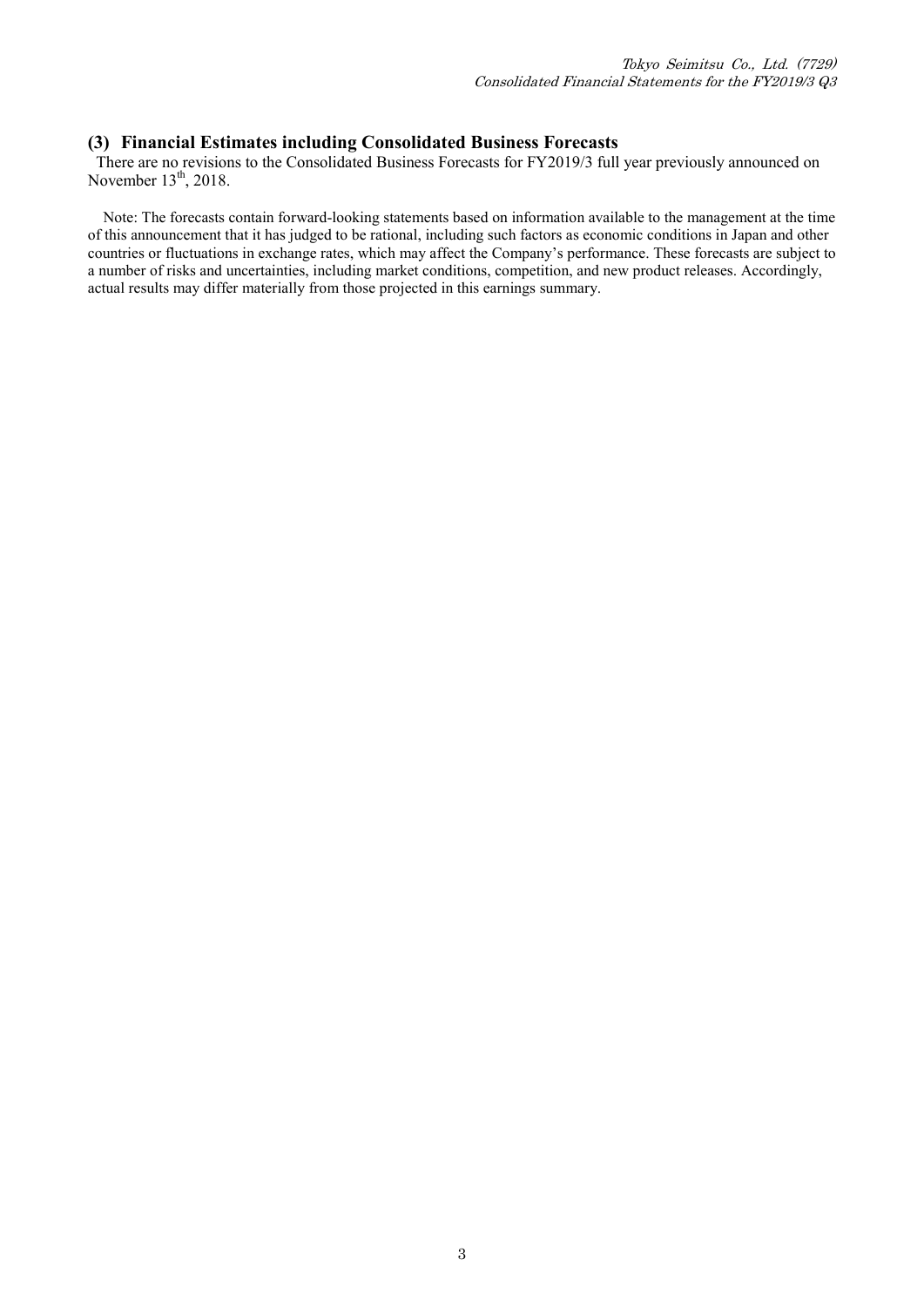## **2. Consolidated Financial Statements**

## **(1) Consolidated Balance Sheet**

(Millions of Yen)

|                                         | FY2018/3<br>(March $31^{\rm st}$ , 2018) | FY2019/3 Q3<br>(December $31st$ , 2018) |
|-----------------------------------------|------------------------------------------|-----------------------------------------|
| <b>ASSETS</b>                           |                                          |                                         |
| <b>Current Assets</b>                   |                                          |                                         |
| Cash and cash equivalents               | 37,220                                   | 39,785                                  |
| Notes and accounts receivable           | 28,005                                   | 27,464                                  |
| Electronically recorded monetary claims | 5,434                                    | 6,693                                   |
| Merchandise and finished goods          | 1,918                                    | 1,885                                   |
| Work in progress                        | 15,223                                   | 20,283                                  |
| Raw materials and supplies              | 5,183                                    | 6,942                                   |
| <b>Others</b>                           | 2,146                                    | 2,054                                   |
| Allowance for doubtful accounts         | $-142$                                   | $-120$                                  |
| Total current assets                    | 94,990                                   | 104,989                                 |
| <b>Fixed Assets</b>                     |                                          |                                         |
| Tangible fixed assets                   |                                          |                                         |
| Building and structures(net)            | 13,998                                   | 15,407                                  |
| Others(net)                             | 10,259                                   | 17,630                                  |
| <b>Total Tangible Fixed Assets</b>      | 24,258                                   | 33,037                                  |
| <b>Intangible Fixed Assets</b>          |                                          |                                         |
| Goodwill                                | 185                                      | 109                                     |
| Others                                  | 1,671                                    | 3,262                                   |
| <b>Total Intangible Fixed Assets</b>    | 1,857                                    | 3,371                                   |
| Investments and other assets            |                                          |                                         |
| Others                                  | 11,787                                   | 10,979                                  |
| Allowance for doubtful accounts         | $-0$                                     | $-0$                                    |
| Total Investments and other assets      | 11,787                                   | 10,979                                  |
| <b>Total Fixed Assets</b>               | 37,902                                   | 47,389                                  |
| <b>Total Assets</b>                     | 132,893                                  | 152,378                                 |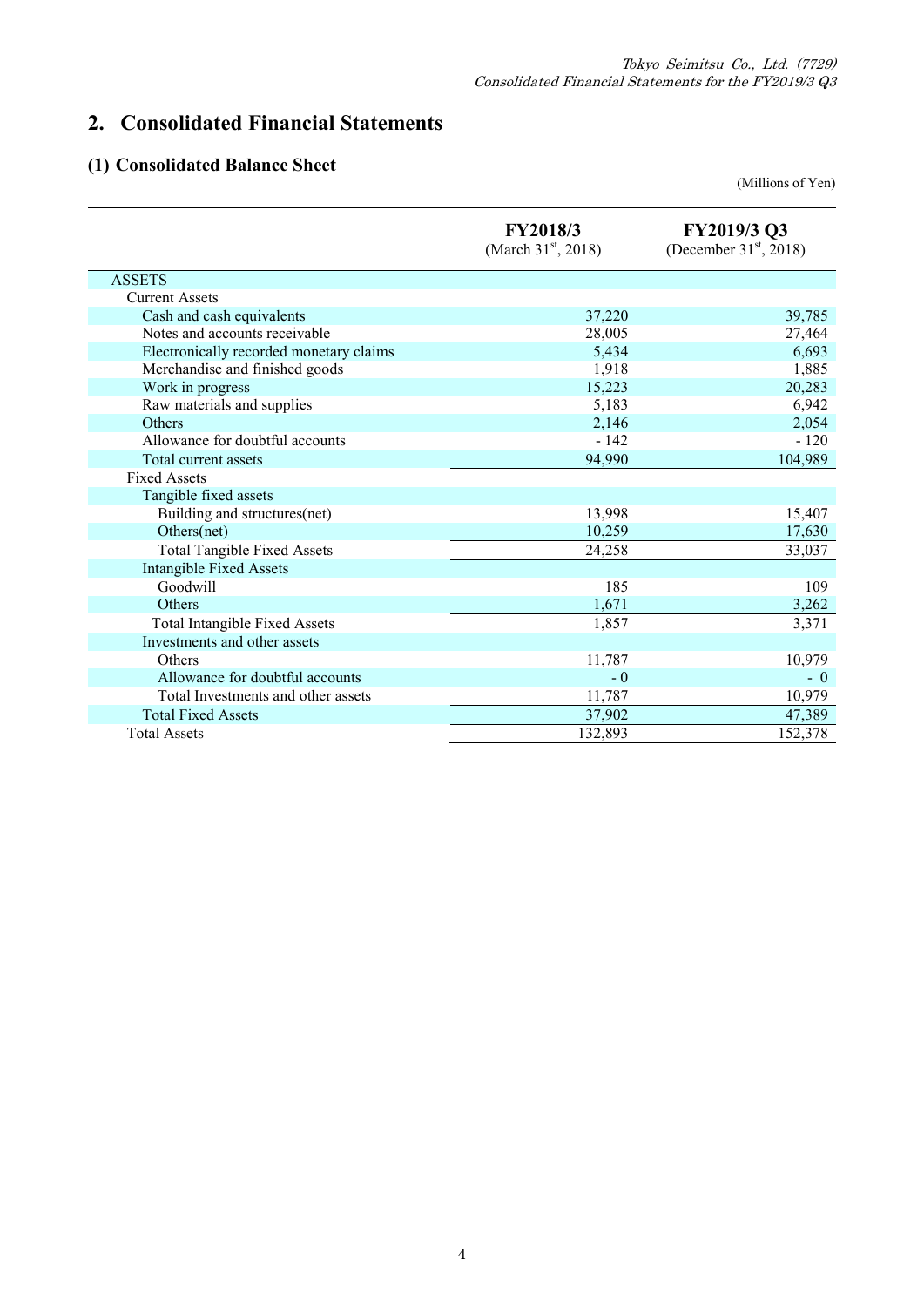Tokyo Seimitsu Co., Ltd. (7729) Consolidated Financial Statements for the FY2019/3 Q3

(Millions of Yen)

|                                               | FY2018/3<br>(March $31st$ , 2018) | FY2019/3 Q3<br>(December $31st$ , 2018) |
|-----------------------------------------------|-----------------------------------|-----------------------------------------|
| <b>LIABILITIES</b>                            |                                   |                                         |
| <b>Current Liabilities</b>                    |                                   |                                         |
| Notes and accounts payable                    | 8,200                             | 9,985                                   |
| Electronically recorded obligations-operating | 13,670                            | 17,006                                  |
| Short-term debt                               | 1,300                             | 1,300                                   |
| Income taxes payable                          | 3,254                             | 1,376                                   |
| Allowances                                    | 1,248                             | 637                                     |
| Others                                        | 5,133                             | 8,485                                   |
| Total current liabilities                     | 32,807                            | 38,790                                  |
| Long-term Liabilities                         |                                   |                                         |
| Long-term debt                                |                                   | 8,000                                   |
| Allowance for director retirement benefits    | 139                               | 40                                      |
| Net defined benefit liabilities               | 542                               | 539                                     |
| Asset retirement obligations                  |                                   | 241                                     |
| Others                                        | 49                                | 90                                      |
| Total long-term liabilities                   | 731                               | 8,911                                   |
| <b>Total Liabilities</b>                      | 33,538                            | 47,702                                  |
| <b>NET ASSETS</b>                             |                                   |                                         |
| Shareholder's Equity                          |                                   |                                         |
| Common stock                                  | 10,561                            | 10,588                                  |
| Capital surplus                               | 21,579                            | 21,606                                  |
| Retained earnings                             | 62,105                            | 68,912                                  |
| Treasury stock                                | $-118$                            | $-120$                                  |
| Total Shareholder's Equity                    | 94,128                            | 100,987                                 |
| Accumulated other comprehensive income        |                                   |                                         |
| Holding gain or loss in investment            | 1,564                             | 542                                     |
| Foreign currency translation adjustment       | 811                               | 325                                     |
| Remeasurements of defined benefit plans       | 1,858                             | 1,627                                   |
| Total accumulated other comprehensive income  | 4,234                             | 2,495                                   |
| Share subscription rights                     | 623                               | 771                                     |
| Non-controlling interests                     | 368                               | 421                                     |
| <b>Total Net Assets</b>                       | 99,354                            | 104,676                                 |
| <b>Total Liabilities and Net Assets</b>       | 132,893                           | 152,378                                 |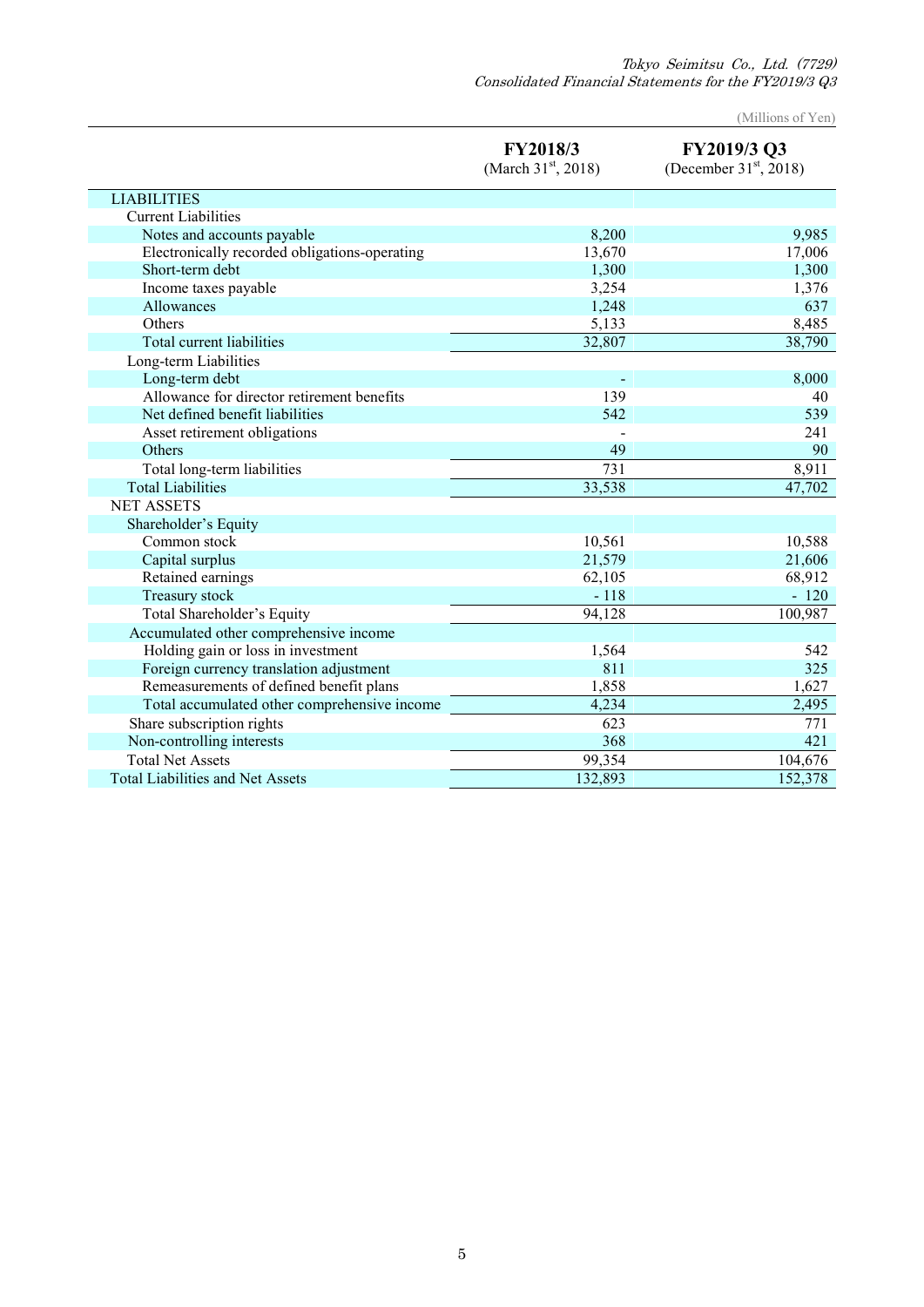### **(2) Consolidated Statements of Income, and Comprehensive Income**

#### (**Consolidated Statements of Income**) **(Accumulated 3rd quarter of FY2019/3 ( Apri1 1st – December 31st, 2018))**

| $\frac{1}{2}$                                               |                         | (Millions of Yen)       |
|-------------------------------------------------------------|-------------------------|-------------------------|
|                                                             | FY2018/3 Q3             | FY2019/3 Q3             |
|                                                             | (April 1st, 2017-       | (April $1st$ , 2018-    |
|                                                             | December $31st$ , 2017) | December $31st$ , 2018) |
| <b>Net Sales</b>                                            | 62,902                  | 74,922                  |
| Cost of goods sold                                          | 37,835                  | 44,475                  |
| <b>Gross Profit on Sales</b>                                | 25,066                  | 30,446                  |
| Selling, general and administrative expenses                | 12,539                  | 15,415                  |
| Operating profit (loss)                                     | 12,527                  | 15,031                  |
| Non-operating income                                        |                         |                         |
| Interest income                                             | 16                      | 21                      |
| Dividend income                                             | 56                      | 121                     |
| Foreign exchange gains                                      | 58                      | 299                     |
| Others                                                      | 75                      | 125                     |
| Total Non-operating income                                  | $\overline{207}$        | 567                     |
| Non-operating expenses                                      |                         |                         |
| Interest expenses                                           | 15                      | 22                      |
| Loss on sales and disposal of fixed assets                  | 21                      | 1                       |
| Others                                                      | 13                      | 11                      |
| Total Non-operating expenses                                | $\overline{50}$         | $\overline{35}$         |
| Recurring profit (loss)                                     | 12,684                  | 15,563                  |
| Extraordinary gains                                         |                         |                         |
| Gain on reversal of subscription rights to shares           | $\boldsymbol{0}$        | $\overline{2}$          |
| Gain on sales of investment securities                      | 3                       |                         |
| Total Extraordinary gains                                   | $\overline{4}$          | $\overline{2}$          |
| <b>Extraordinary losses</b>                                 |                         |                         |
| Loss on valuation of golf club membership                   | 4                       |                         |
| Total extraordinary losses                                  | $\overline{4}$          |                         |
| Profit (loss) before income taxes and minority<br>interests | 12,684                  | 15,566                  |
| Income tax and other taxes                                  | 3,638                   | 3,877                   |
| Adjustment on income tax                                    | 53                      | 260                     |
| Total Income tax and others                                 | 3,692                   | 4,137                   |
| Protift (loss) before minority interests                    | 8,992                   | 11,429                  |
| Net Profit(loss) attributable to minority interests         | 34                      | 52                      |
| Net Profit (loss) attributable to Owners of the Parent      | 8,958                   | 11,377                  |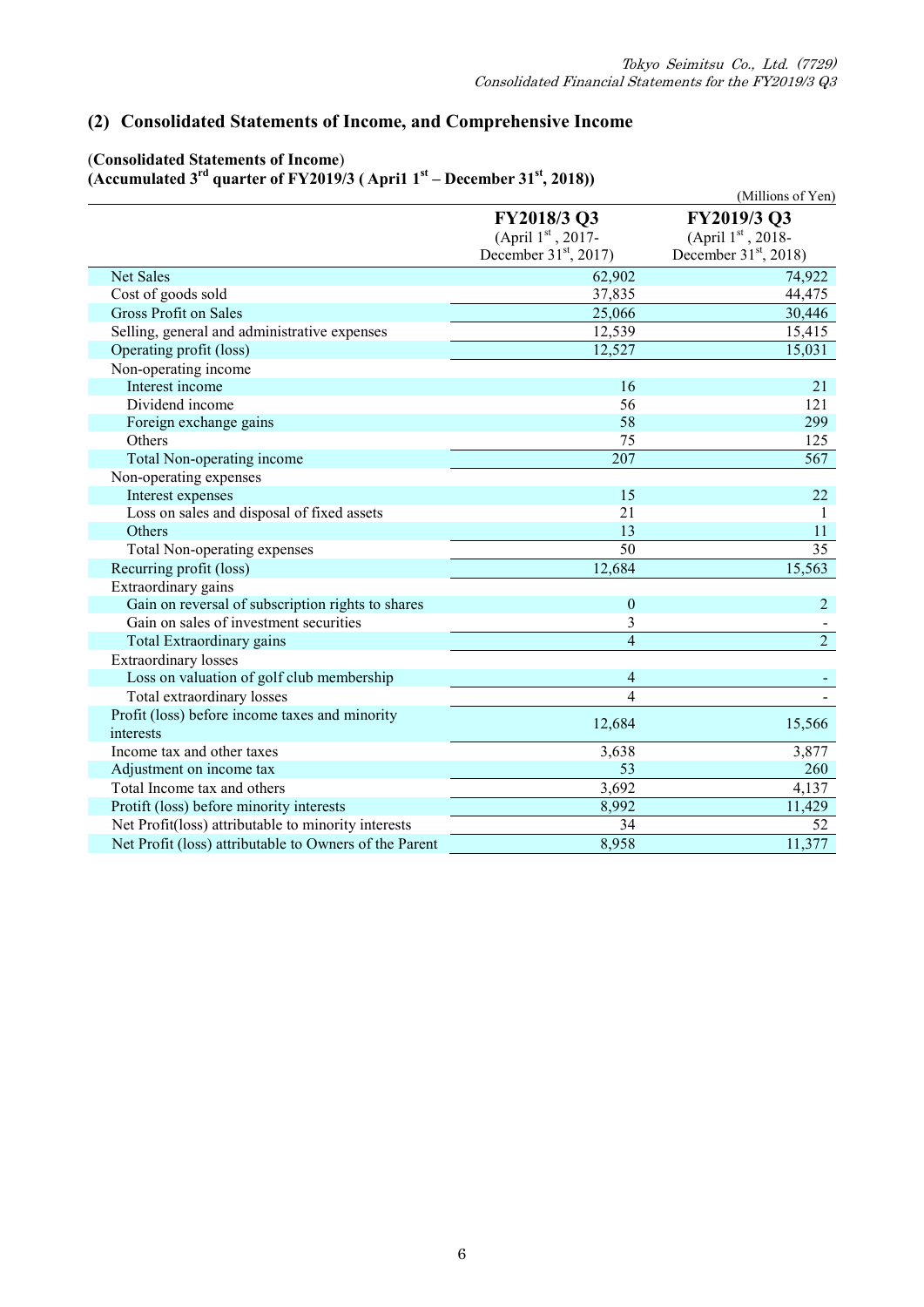#### **(Consolidated Statements of Comprehensive Income) (Accumulated 3rd quarter of FY2019/3 ( Apri1 1st – December 31st, 2018))**

|                                                |                         | (Millions of Yen)       |
|------------------------------------------------|-------------------------|-------------------------|
|                                                | FY2018/3 Q3             | FY2019/3 Q3             |
|                                                | (April $1st$ , 2017-    | (April $1st$ , 2018-    |
|                                                | December $31st$ , 2017) | December $31st$ , 2018) |
| Profit (Loss) before minority interests        | 8,992                   | 11,429                  |
| Accumulated other comprehensive income         |                         |                         |
| Holding gain or loss in investment             | 749                     | $-1,021$                |
| Foreign currency translation adjustment        | 306                     | $-485$                  |
| Remeasurements of defined benefit plans        | $-65$                   | $-230$                  |
| Total accumulated other comprehensive income   | 989                     | $-1,738$                |
| Comprehensive Income                           | 9,982                   | 9,691                   |
| (breakdown)                                    |                         |                         |
| Comprehensive income attributable to owners of | 9,948                   | 9,638                   |
| the parent                                     |                         |                         |
| Comprehensive income attributable to           | 34                      | 53                      |
| non-controlling interests                      |                         |                         |